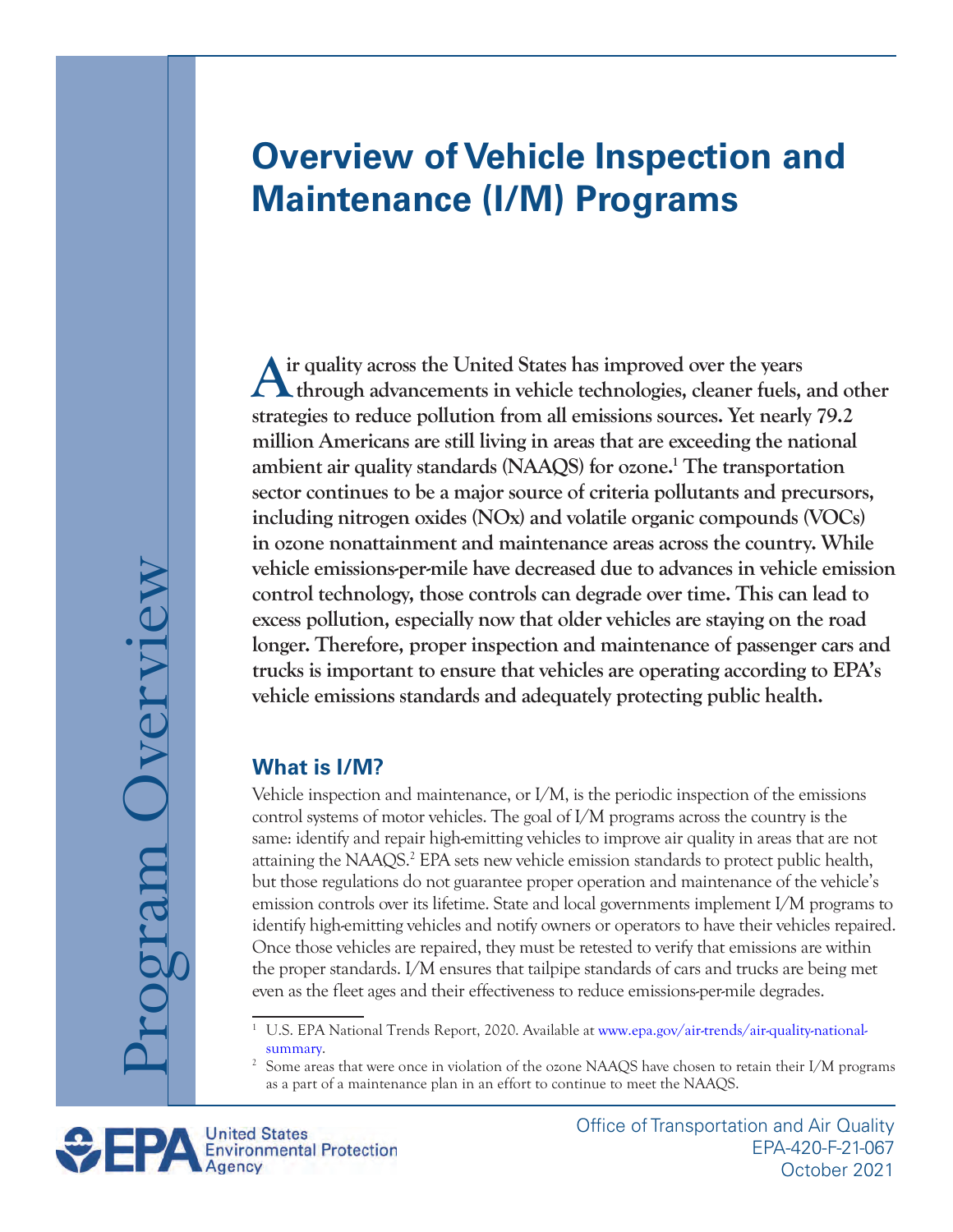## **Where is I/M required?**

The 1990 Amendments to the Clean Air Act (CAA) mandated I/M for ozone and carbon monoxide (CO) nonattainment areas based upon certain criteria, such as air quality status, population, and/or geographic location. Today, I/M programs are used as an emissions control strategy primarily in ozone nonattainment and maintenance areas - only a few are still in CO maintenance areas.

The CAA established two performance levels of I/M programs: "Basic" and "Enhanced" I/M.

- Basic I/M programs are for ozone nonattainment areas classified as Moderate with an urbanized population over 200,000 in 1990 and only require testing for light-duty cars.
- Enhanced I/M programs are required in areas classified as Serious, Severe, and Extreme for ozone, and with urbanized populations over 200,000 in 1980. Also, all Metropolitan Statistical Areas (MSA) in the Northeast Ozone Transport Region (OTR) with a 1980 population over 100,000 are Enhanced, regardless of its air quality classification. Both light-duty cars and trucks must be inspected in Enhanced I/M areas.

The map below highlights counties across the country with I/M programs:



States that are required to implement Basic or Enhanced I/M programs under the CAA include these programs in their state implementation plans (or SIPs). In addition, states or cities may implement I/M programs as SIP strengthening measures or outside of the SIP as a voluntary control program. Although not required, some states have included light-duty diesel vehicles as part of I/M programs, while others are beginning to conduct I/M for heavy-duty diesel vehicles as well.